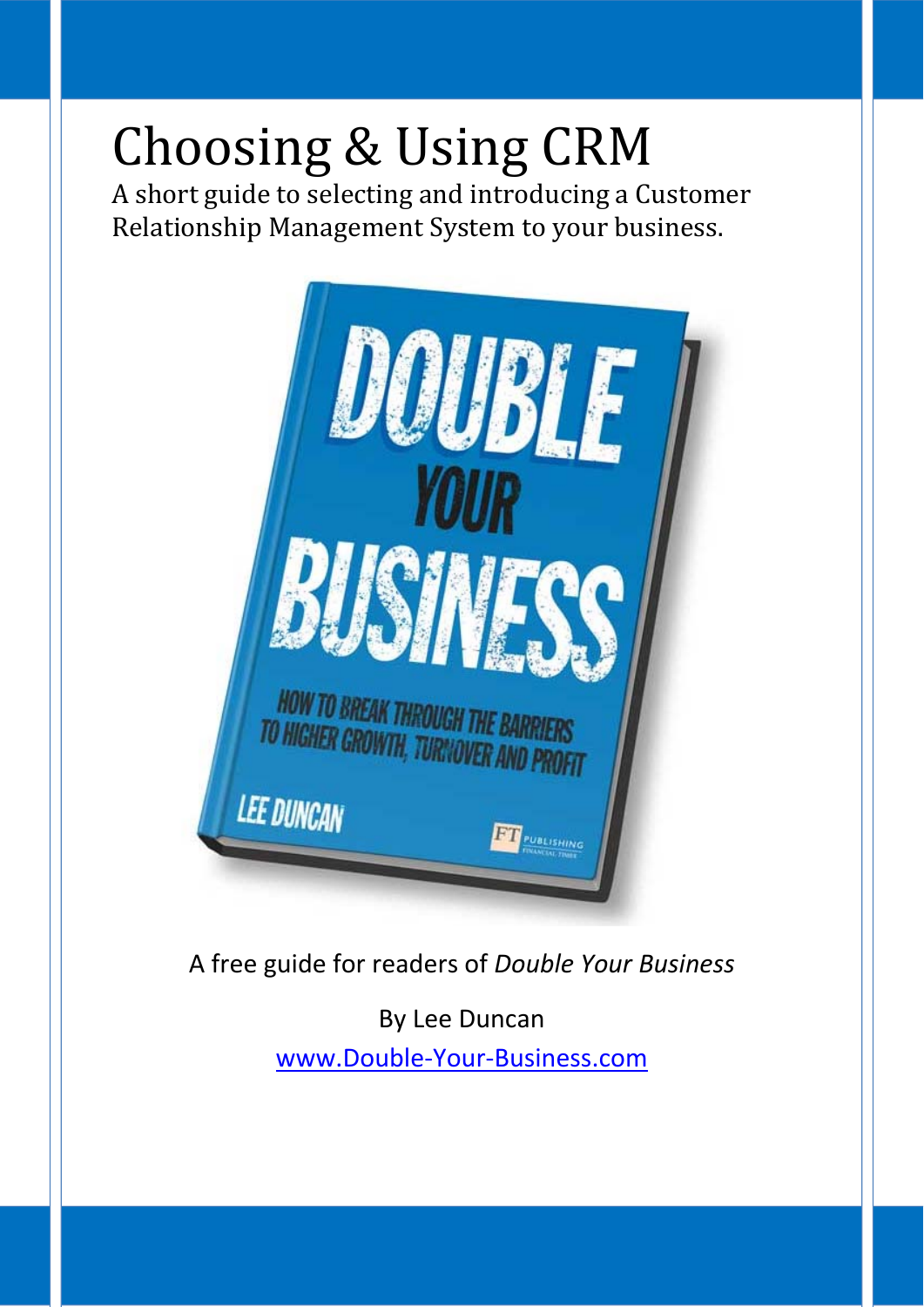### **Introduction**

This guide is designed to help you understand the value of using a professional quality Customer Relationship Management system (CRM) in your business.

It also gives some simple guidance about choosing a system that will grow with your business and provide all the right functions to help you keep growing.

This guide is a free extra that supports my book, Double Your Business, from Financial Times Publishing. If you haven't bought my book, but find this guide useful, do yourself a favour and get the full book too  $-$  it'll be the best £15 you'll invest in your business this year.

For any business that's serious about growth, the effective management of customer information at all stages, from before the sale, then during the sale through to looking after your customers forevermore. By being more organised with all of your customer facing activities you will close more leads, provide better service and make more profit.

This guide explains CRM and helps you to figure out how to introduce CRM to your own business.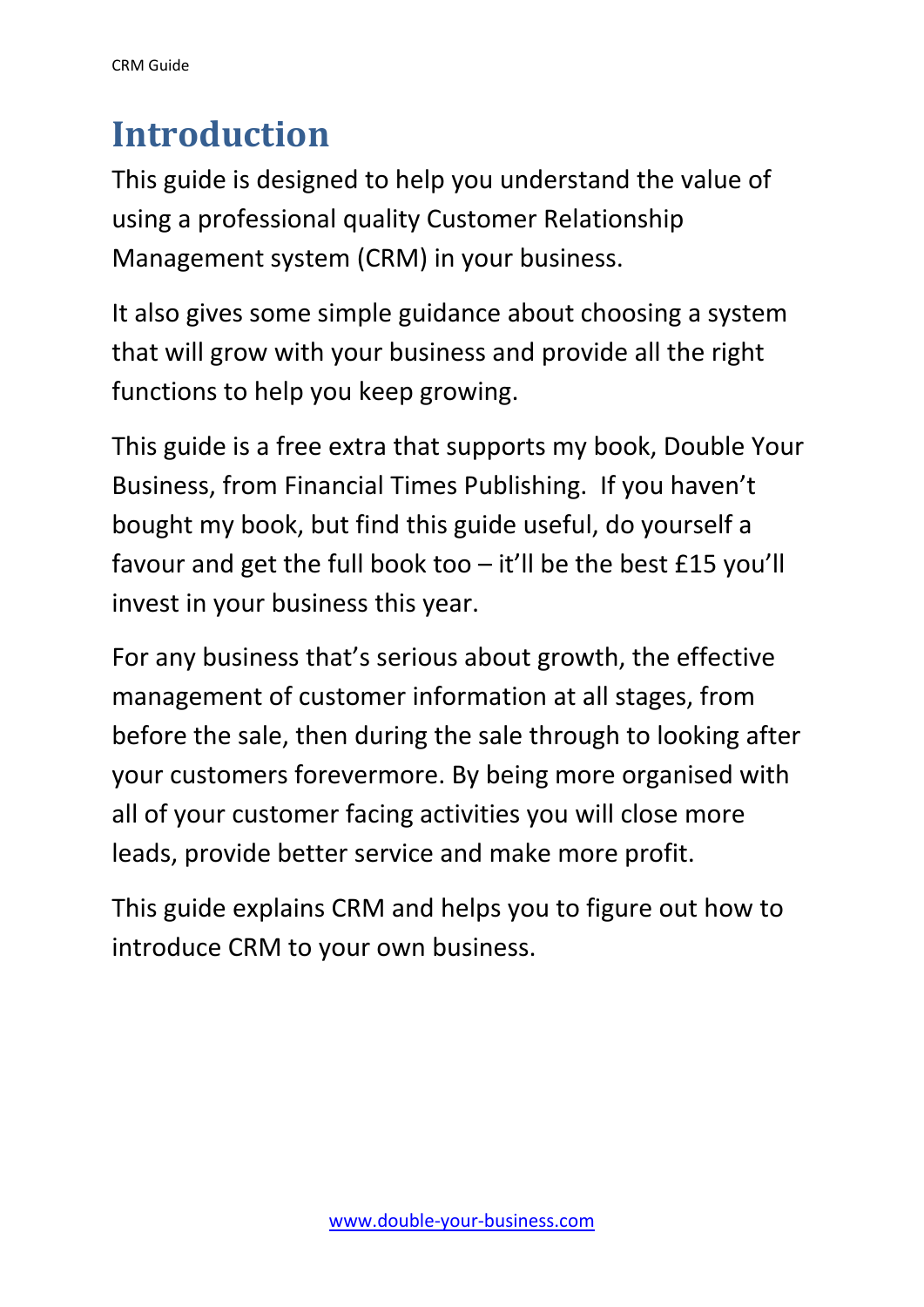### **What is CRM?**

CRM systems are designed to improve the way your business interacts with your existing and future clients. They tie together the activities of your salespeople with the customer service and delivery operations to provide a better overall customer experience.

They can also automate many of the manual steps involved in your sales and marketing, so that leads and enquiries do not fall between the cracks and get forgotten. This factor alone can save your business many thousands of pounds in lost sales.

Because they automate the processes within your business, it makes it easier for you to monitor the activity across your business and quickly identify any bottlenecks or problems. You can also monitor the performance of your marketing campaigns and your salespeople, giving you the data you need to manage the all‐important customer acquisition end of your business.

The secret to choosing the right CRM for your business is to understand what you might need for your business. Some CRM systems are more capable than others.

Here is a list of features for you to identify things that you want for your business. Knowing what some systems can do will open your eyes to the benefits for your own business.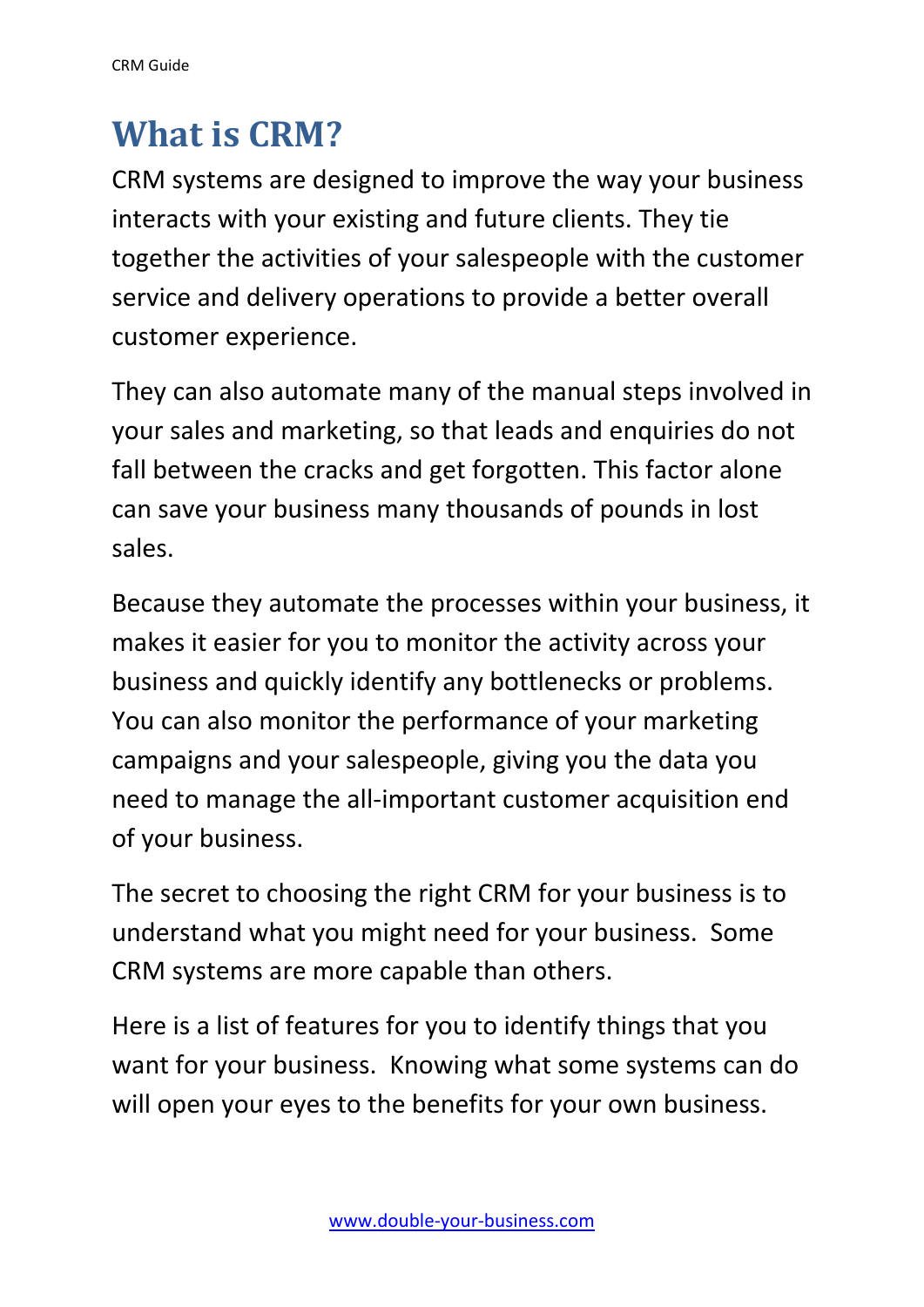#### **Comprehensive Contact Management**

All CRM systems provide a single database of customers for your whole business. This provides a common view for you, your sales people, customer service and back‐office functions like finance and admin. Customers can be flagged as late payers, identified as key accounts, assigned to particular sales people, etc.

Some basic functions that most good CRM systems offer and most businesses can use are:

- **Comprehensive contact database**. Shared between all parts of your business, this central database records all information pertinent to a given contact.
- **"Tagging"**. Add information to customer records about their preferences, past purchases, interests, etc. These tags can then be used to deliver very tailored marketing materials and promotions.
- **Audit Trail.** A record of calls, deliveries and letters to customers provides a record of communications with a customer. Great for monitoring the performance of your business and powerful to help you get to the root of customer complaints without getting the wool pulled over your eyes.
- **Advanced search functions.** Find customers who've placed specific types of orders, or who are currently waiting for a callback, etc.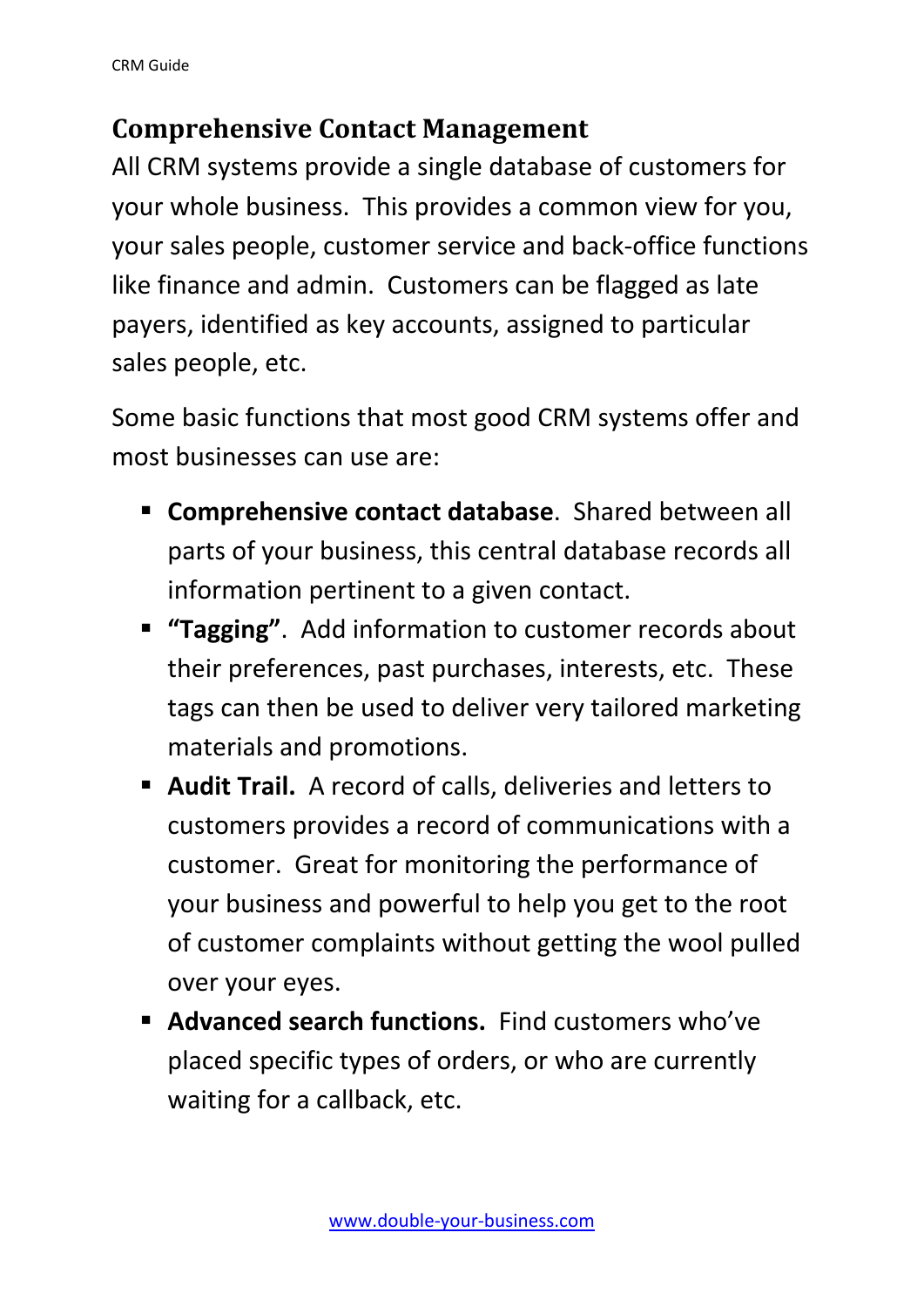- **Plan Next Actions.** There's a diary of actions both planned and past included with each customer record, so you can see when they are next due to be contacted and by whom. This sort of sophisticated planning ensures that no customer slips through the net.
- **Accounts integration.** Many CRM systems can link into Quickbooks, Sage or other accounts packages. Put orders on hold when accounts are overdue, flag failures in credit checks, etc.
- **Miscellaneous data.** Record extra information that relates just to your business and store it against each customer. For example, you could have "top 20 customers" information, or details of the particular types of products/services they buy.
- **Workflow automation**. Simplify the delivery of great sales performance and customer service by building processes into your CRM system. In this way phone calls, letters, e‐mails and actions for your team are automatically produced according to a preset workflow. This provides incredible benefits with regard to increasing sales performance and improving customer service, because a computer system doesn't forget what it's been told to do.
- **Reporting**. Track performance of your sales team by measuring their activity and conversion rates, identify your best sources of leads, understand how quickly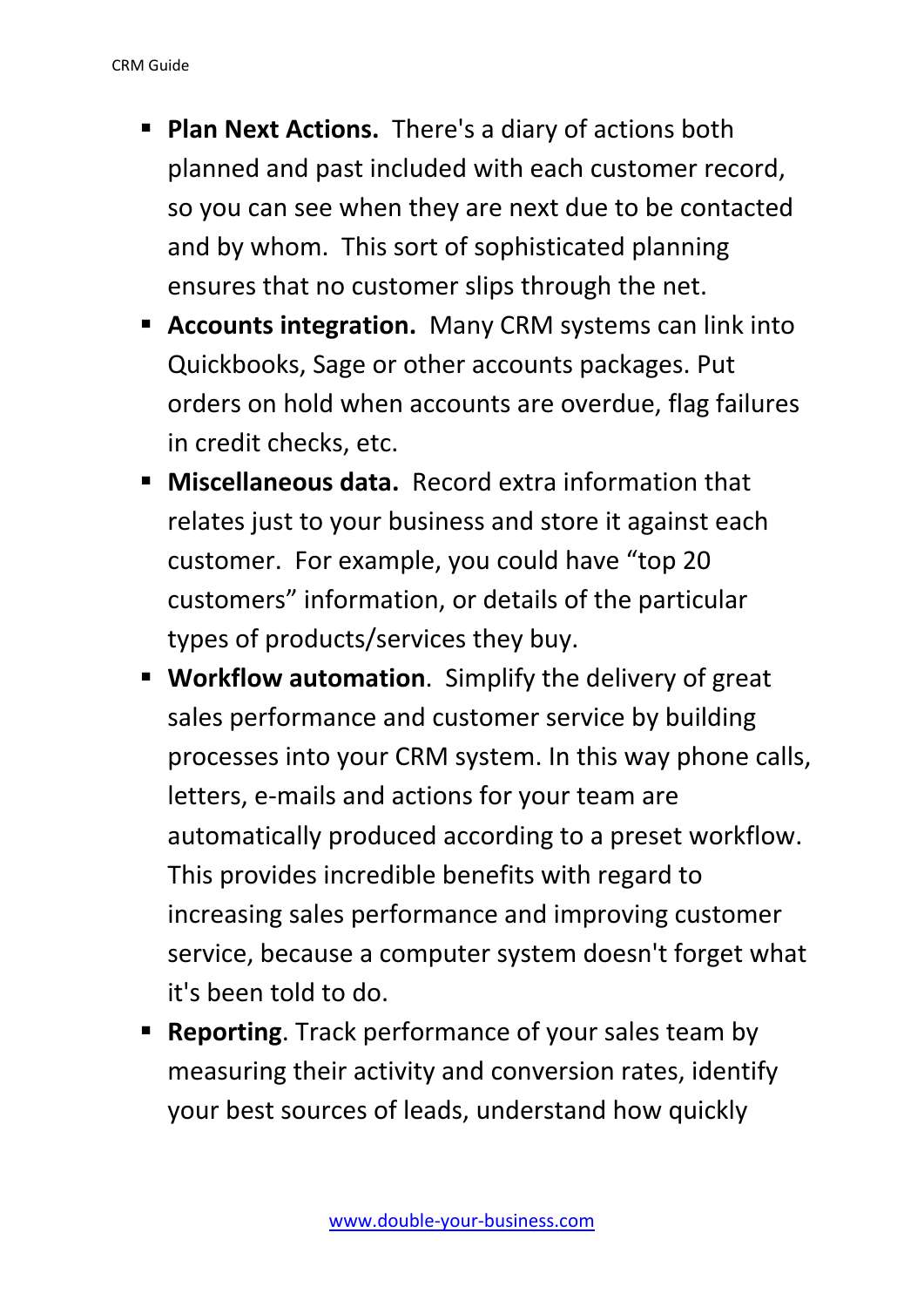customer service is reacting to enquiries, identify your best customers, missed opportunities, estimate the value of your future sales pipeline, flag hot prospects. All of these are possible with the reporting offered by good quality CRM systems

- **Marketing campaigns**. Record your marketing campaigns within your CRM and track performance by capturing leads produced from each source.
- **Marketing automation.** Some CRM systems have integrated e‐mail auto responder systems that are at the hub of sophisticated marketing delivery systems. These are capable of capturing leads from websites, sending a planned sequence of e‐mails and even letters and text messages, to turn website visitors into leads. I personally think this feature has huge benefits for small businesses because it allows us to operate with the sophistication of much bigger enterprises and compete with them.

As you can hopefully see from the list above, there are many benefits to be enjoyed when you employ an effective CRM system in your business. But it does come at a price: everybody in your business has to use it properly.

If you, a key manager or any member of staff decides the system is too difficult for them to use, the data quickly becomes useless. It is therefore crucial that you introduce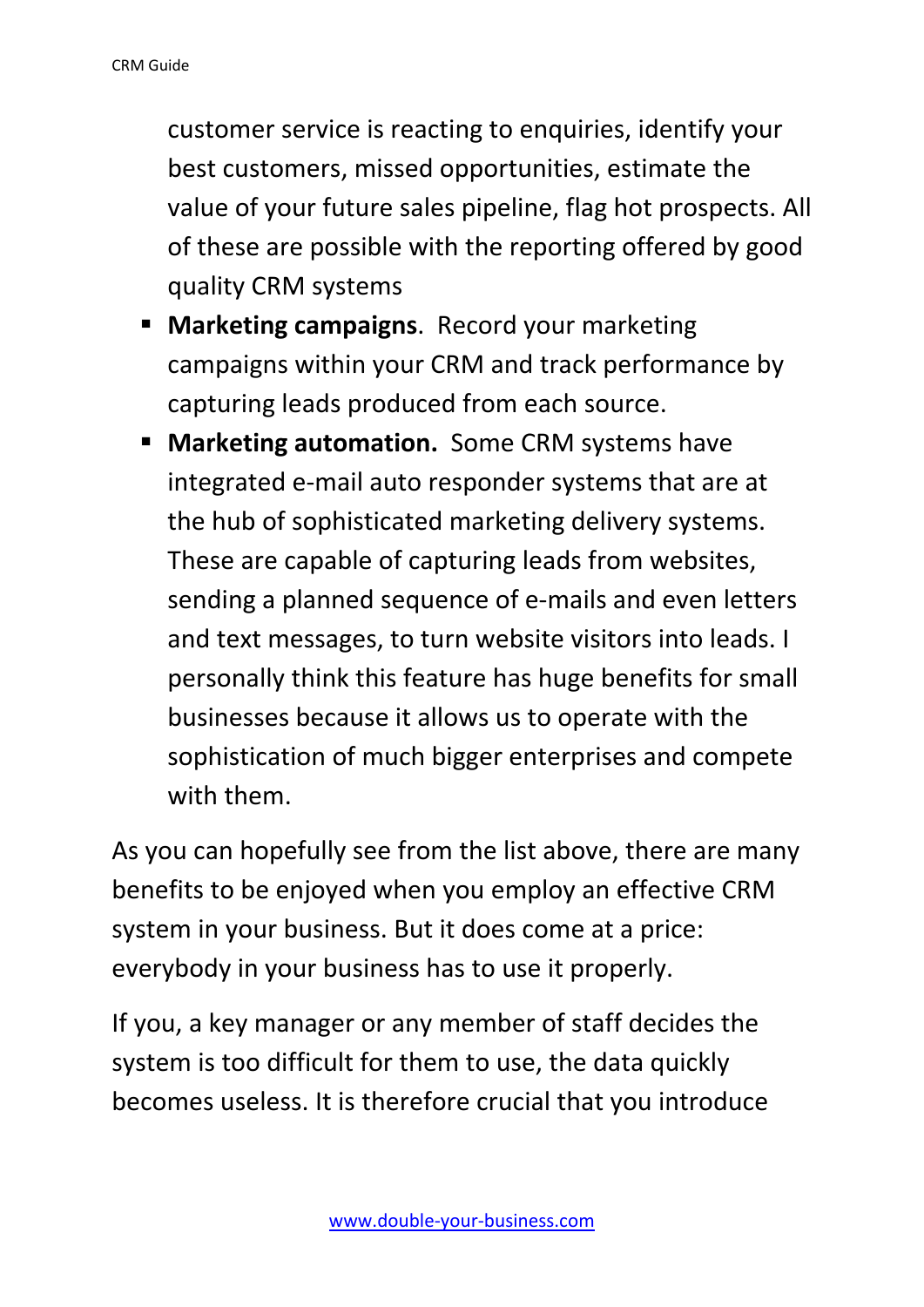CRM as part of a change in working practices for your business.

The larger your business the more challenging it can be to introduce CRM. Your choice of system will be less important than your commitment to using it 100%. But get it right and the rewards can be as much as 30% or more increase in sales.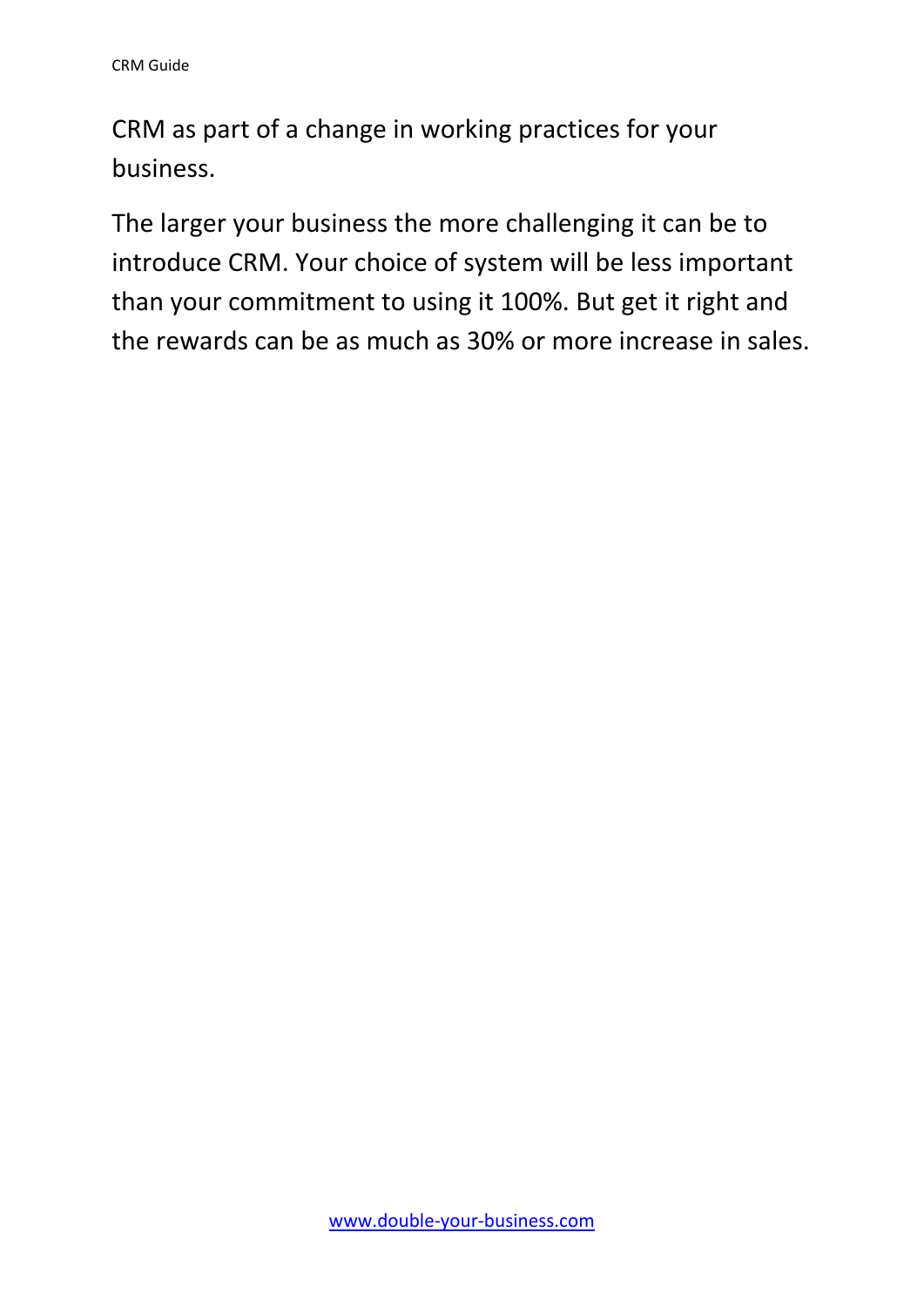### **Types of CRM System**

there are four main types of CRM system for you to consider. While each has its pros and cons, I generally recommend that my clients choose one of two types. Before we get to that, here are your four options.

#### **Outlook Extension**

Several companies offer pseudo‐CRM extensions to Microsoft's popular e‐mail package, Outlook. While these may be attractive in terms of pricing, they are unlikely to offer the rich functionality and feature‐set of the fully fledged CRM systems.

Even Microsoft themselves offer a contact management expansion product for Outlook. It's called business contact manager and is part of their top version of Office.

In general I would suggest you steer clear of Outlook extensions for your CRM needs unless you are a one‐man business with little need for marketing automation.

#### **Online CRM**

Commonly called Software as a Service (SaaS), it's possible to buy a service on a monthly basis that provides comprehensive CRM functions and features. Prices vary from around \$100‐300 per month for a small business.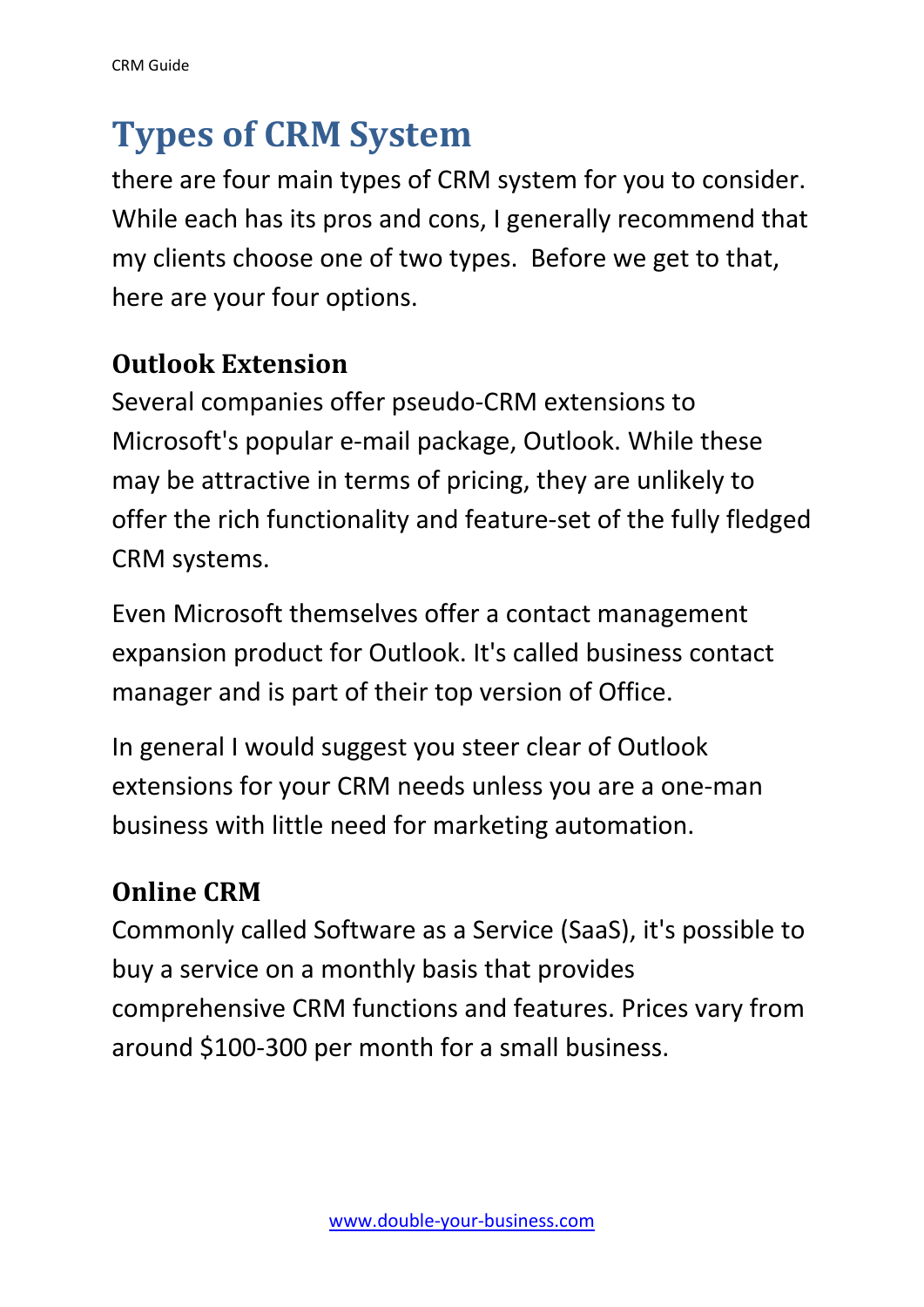While this may sound expensive, the features offered and the fact that technical problems like backups and performance issues belong to somebody else can make it an attractive deal.

This is the approach I use myself, despite having a very small team.

#### **Dedicated Locally‐Hosted CRM**

For those who prefer to have everything under their own control, hosting a CRM system on their company server can be a sensible choice. There are options ranging from free open source software all the way up to enterprise level solutions.

The big advantage of locally hosted systems is that you are not dependent upon your connection to the Internet, your ISP or any other parts of infrastructure "out there in the cloud" to be able to run your business.

The importance of this will depend upon the quality of your Internet connection, along with personal preference. For myself, if the Internet's down I'm scuppered anyway because e‐mail is such a central part of my business!

If you have a professional IT support team and like the flexibility to be able to customise and tailor your applications to suit your business, this may be a good alternative to the online solutions.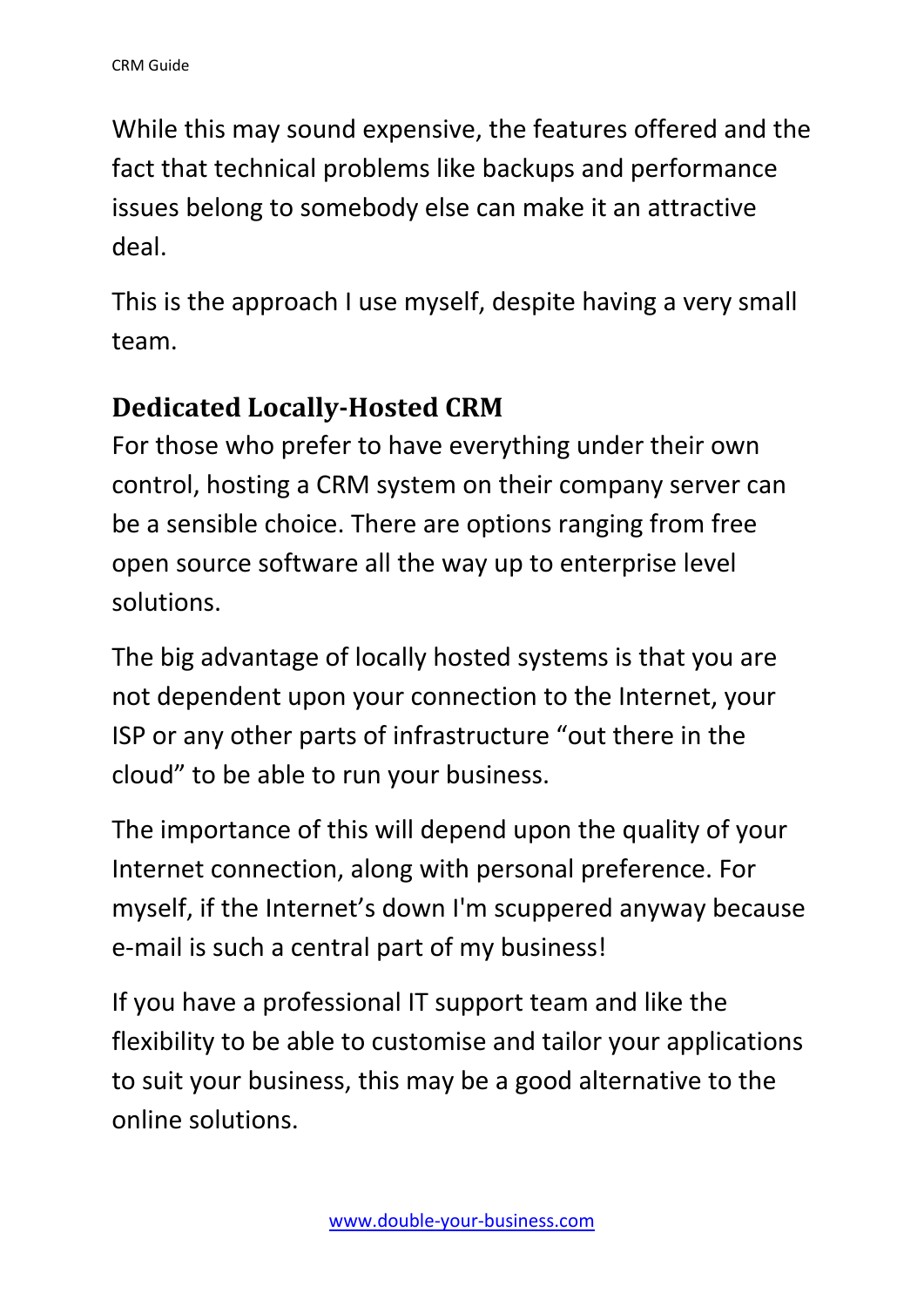#### **Home‐Made CRM**

If you have existing systems that provide some of the functions of CRM, it can be tempting to try to build your own CRM system. If you have very simple needs of CRM, such as scheduling next calls for a sales team and recording sales performance then it may be sufficient.

On the other hand, established CRM systems offer such a rich feature set that the cost of replicating this in your own system may be prohibitive. If you try to do it on the cheap then don't expect to get high‐value results.

IT companies and consultants in particular seem to like building their own software. Having seen the results of this several times over, I urge you to reconsider and instead look at the options available from established CRM vendors.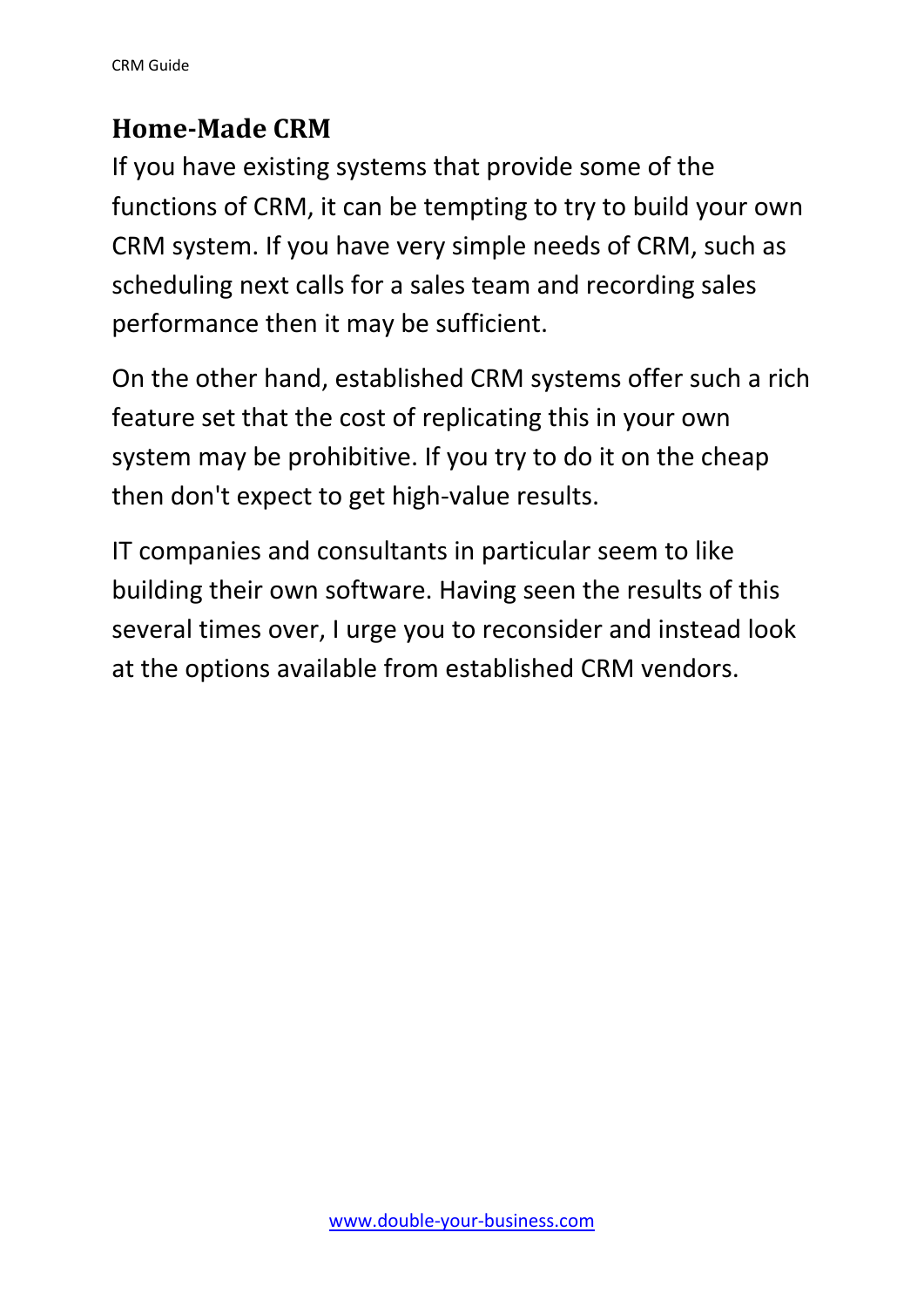### **How To Choose Your CRM System**

The most important aspect of choosing any CRM is not the system itself. Rather it is the discipline and commitment behind its introduction. A business that places a mediocre CRM system at the centre of their operations and activities will outperform a similar business that pays only lip-service to a superior CRM system.

With this in mind, here are the two CRM systems with which I am personally comfortable enough to offer recommendations.

#### **Infusionsoft**

This is the system that I personally use because it offers full marketing automation along with the normal CRM features. It also has e‐commerce capabilities built into it, allowing you to build an online shop with complete order processing, as well as handling affiliate partnerships (introducers and agents).

Many of my clients have chosen Infusionsoft because of its power as a marketing "engine" for your business, with the capability to send emails and instruct staff to send letters etc to customers at predetermined times. This makes it very powerful for marketing automation and helps you with customer service too.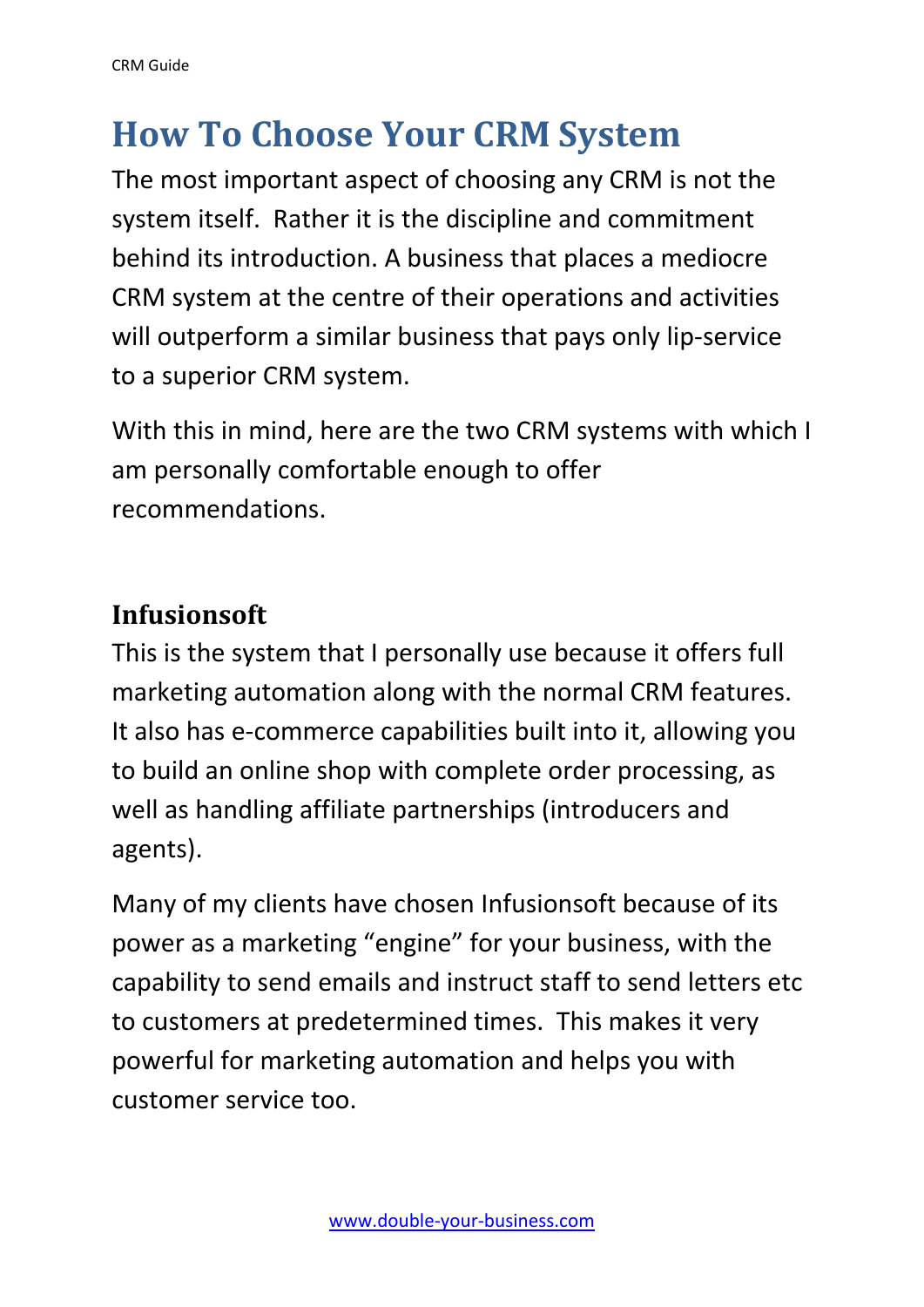You can find out more by visiting https://crm.infusionsoft.com/go/viewdemo/lduncan/

#### **Sage ACT!**

*ACT!* has grown from a basic contact management system into a well‐featured small business CRM. It's the system that many of my clients have used and it's the one I used prior to switching to Infusionsoft. It's a small business package that can be installed on your PCs and if you have one, your Windows server. If you plan to grow beyond about 10‐12 staff, you may want to look at other options, although one of my clients has used this very successfully with a team of 30 staff. At this point he was starting to look at a more scalable solution, as *Act!* is not really designed for this volume of users.

#### **If You Have 10 Sales Staff or More…**

Your needs are likely to be more complex and so it will pay to use an expert to help you choose the right solution. I recommend Collier Pickard Ltd, who provide independent advice on CRM solutions and pay particular attention to the training and adoption of the CRM by your team. It's this, rather than the software itself, that will bring the biggest returns. You can find them at http://www.collierpickard.co.uk/